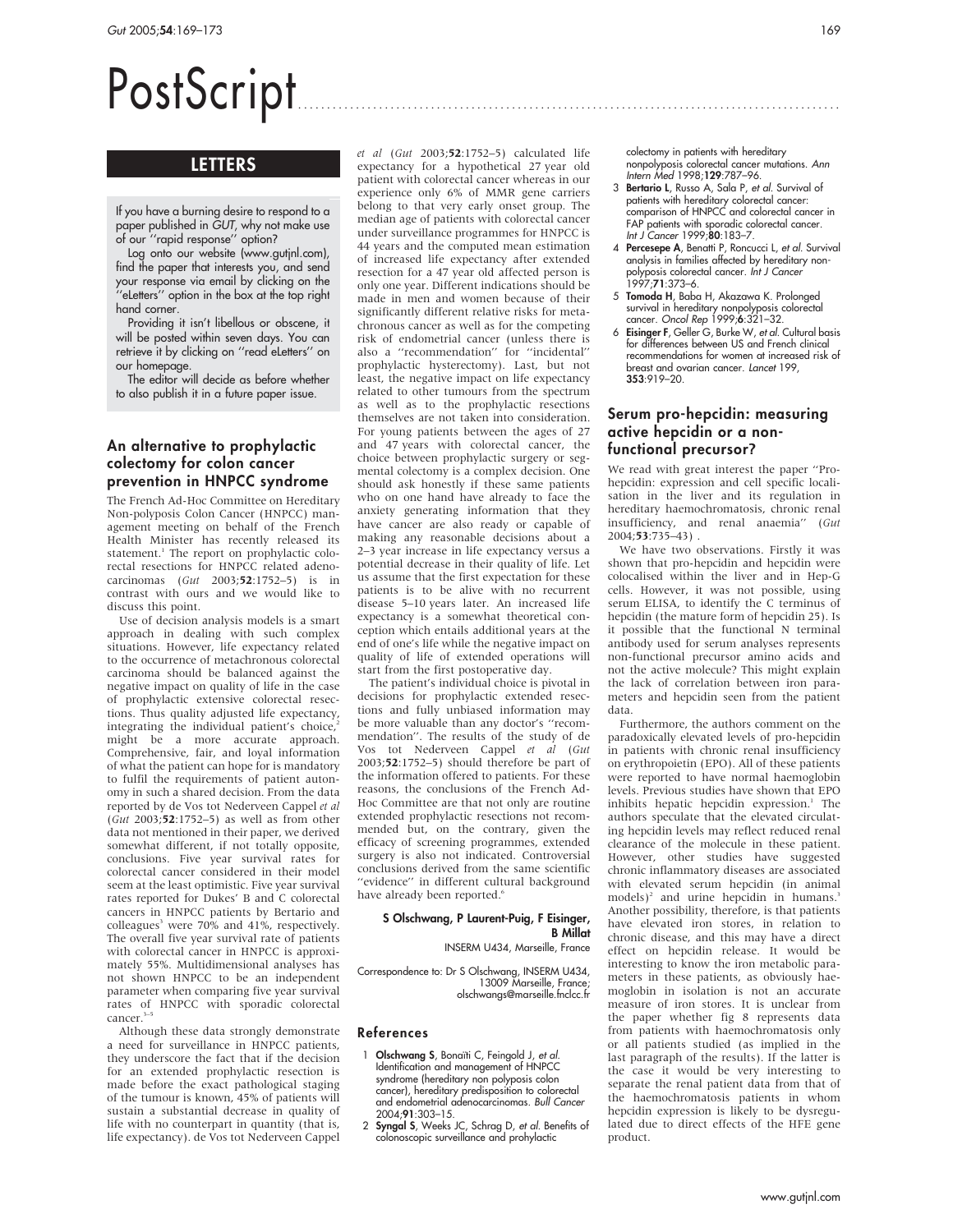Clearly future clinical studies in this field hold much promise.

#### M J Brookes, N K Sharma, C Tselepis, T H Iqbal City Hospital, Birmingham, UK

Correspondence to: Dr M J Brookes, City Hospital, Dudley Rd, Birmingham B18 7QH, UK; mbro453398@aol.com

#### References

- 1 Nicolas G, Viatte L, Bennoun M, et al. Hepcidin, a new iron regulatory peptide. *Blood Cells Mol Dis*<br>2002;**29**:327–35.
- 2 **Nicolas G**, Chauvet C, Viatte L, *et al*. The gene encoding the iron regulatory peptide hepcidin is regulated by anemia, hypoxia, and inflammation. J Clin Invest 2002;110:1037–44.
- 3 Nemeth E, Valore EV, Territo M, et al. Hepcidin, a putative mediator of anemia of inflammation, is a be II acute-phase protein. Blood 2003;101:2461–3.

## Use of oesophageal dilatation in clinical practice

Drs Riley and Attwood are to be commended for their recent publication (Gut 2004;53: 1–6i). We have difficulty with one recommendation related to dilatation. Under 6.1, it is stated that during oesophageal dilatation the endoscopist should be supported by at least two endoscopy assistants. We agree that this certainly is desirable when complicated strictures are dilated or if one is dealing with an achalasia patient.

However, for dilatation of Schatzki's rings or simple peptic strictures, one endoscopy assistant generally is sufficient. At our institution, over the years numerous dilatations have been done with only one assistant and without any adverse consequences.

As written, your guidelines seem to indicate that the standard of care would be to have two endoscopy assistants present and I think this is both unrealistic and unwarranted.

#### S J O Veldhuyzen van Zanten

Correspondence to: Dr S J O Veldhuyzen van Zanten, Division of Gastroenterology, Dalhousie University, Queen Elizabeth II Health Sciences Centre, Room 928, Centennial Building, 1278 Tower Rd, Halifax, Nova Scotia B3H, Canada; zanten@dal.ca

## Variant Creutzfeldt-Jakob disease: update

Two years ago we reported current thinking on the potential for gastrointestinal endoscopy to act as a vector for patient to patient transmission of variant Creutzfeldt-Jakob<br>disease  $(vCD)^{-1}$  In that article we  $(vCJD)$ .<sup>1</sup> In that article we stressed that the advice would be updated if new evidence became available. Gastroenterologists may be aware of a recently published article in the Lancet<sup>2</sup> that describes the tissue distribution of abnormal prion protein (PrP<sup>sc</sup>) in monkeys that have been inoculated with brain homogenate from first passage animals with bovine spongiform encephalopathy (BSE) via the oral route, which is the route by which the vast majority of patients developing vCJD will have become infected. As the prion protein responsible for vCJD is found in all lymphoid tissue, our advice was to reduce ''random'' biopsies to an absolute minimum and ensure that reuseable biopsy forceps were meticulously cleaned and decontaminated according to

the strict British Society of Gastroenterology (BSG) guidelines. We also advised on the use of disposable biopsy forceps, particularly in the ileum, as it was felt that biopsies from this area posed the greatest risk to both endoscope and forceps becoming contaminated. Other inexpensive accessories such as cleaning brushes and the rubber cap covering the biopsy port were also to be disposed of if a biopsy had been taken.

The paper from Herzog and colleagues<sup>2</sup> is the first to look specifically at the tissue distribution of PrP<sup>sc</sup> after oral and intravenous inoculation in a primate model utilising Cynomolgus macaques. The findings confirm that the highest concentration of PrP<sup>sc</sup> is in the tonsil but that it is also abundantly present in the terminal ileum and ileocaecal fold where gut associated lymphoid tissue is present in large amounts. The whole of the gastrointestinal tract was positive for PrP<sup>sc</sup> from the duodenum to the rectum. Both gut associated lymphoid tissue and the autonomic nervous system were highly involved, including nerve fibres lying just below the mucosal boundary The authors suggested that the possible risk of transmitting vCJD via endoscopic procedures might be currently underestimated as the detection of PrP<sup>sc</sup> is the best marker for infectivity in prion diseases.

This new information should help to inform gastroenterologists that the risk of transmitting vCJD via an endoscopic procedure remains a distinct possibility and the advice of two years ago remains as relevant today as it was then. All patients undergoing gastrointestinal endoscopy should be considered potential carriers of vCJD in the context that the majority of the UK population is likely to have had dietary exposure to the BSE agent during the 1980s. Perhaps the most important aspect of this new information is the increasing realisation that any biopsy from anywhere in the gastrointestinal tract is as ''high risk'' as a biopsy of the terminal ileum. It is not logical to reserve disposable biopsy forceps for this one area; it seems more appropriate for endoscopy units to move entirely into using disposable forceps for all procedures and phase out the use of reuseable equipment that might be difficult to trace or decontaminate.<sup>3</sup> Biopsy should only be performed where this is likely to influence clinical management.

Although one recent case of vCJD has been associated with blood transfusion,<sup>4</sup> no case of vCJD has so far been attributed to an endoscopic procedure. However, we would urge all staff involved in endoscope decontamination to remain vigilant and adhere strictly to guidelines already issued by the  $BSG<sup>3</sup>$  in order to minimise this risk.

#### M G Bramble

James Cook University Hospital, Middlesbrough, UK

#### J Ironside

National CJD Surveillance Unit, Western General Hospital, Edinburgh, UK

Correspondence to: Professor M G Bramble, James Cook University Hospital, Marton Rd, Middlesbrough TS4 3BW, UK; mike.bramble@stees.nhs.uk

#### References

- 1 Bramble MG, Ironside J. Creutzfeldt-Jakob disease: implications for gastroenterology. *Gut*<br>2002;**50**:888–90.
- 2 Herzog C, Sales N, Etchegaray N, et al. Tissue distribution of bovine spongiform encephalopathy

agent in primates after intravenous and oral infection. Lancet 2004;363:422–8.

- 3 BSG guidelines for decontamination of equipment for gastrointestinal endoscopy. The report of a working party of the British Society of Gastroenterology Endoscopy Committee. London: British Society of Gastroenterology Endoscopy Committee, 2003.
- 4 Llewelyn CA, Hewitt PE, Knight RS, et al. Possible transmission of variant Creutzfeldt-Jakob disease by blood transfusion. Lancet 2004;363:417–21.

## Is mesalazine really safe for use in breastfeeding mothers?

Mesalazine containing preparations are commonly used for the treatment and maintenance of remission of inflammatory bowel disease. The young age of many inflammatory bowel disease sufferers means that the issue of whether to continue therapy in nursing mothers often arises.

We report a small study that was instigated after a nursing mother with Crohn's disease approached us concerned about the safety of continuing to breastfeed while taking mesalazine. She had a cracked bleeding nipple and was worried about the dose of the drug that her baby would be receiving. We agreed to analyse the drug levels in milk from both of her breasts, and given the limited evidence in this area we designed a study to measure levels of mesalazine (5-ASA) and its metabolite (N-Ac-ASA) in breast milk from other nursing patients.

It is thought that maternal use of 5-ASA medication is safe for the breastfed infant although bloody diarrhoea in an infant being breast fed by a woman taking sulphasalazine has been reported,<sup>1</sup> as has watery diarrhoea in the infant of a woman using 5-ASA suppositories.<sup>2</sup> There has in fact been little research into excretion of 5-ASA and N-Ac-5- ASA in breast milk.

We obtained breast milk samples from four breastfeeding mothers with inflammatory bowel disease who were taking a 5-ASA preparation. Ethics approval for the study was obtained from the local ethics committee. Breast milk analysis was performed using high performance liquid chromatography. Concentrations of 5-ASA in the breast milk of 5-ASA treated patients were 4–40 ng/ml while those of N-Ac-5-ASA were 5.0–14.9 µg/ml (some 1000 times higher). These results are similar to levels found by other investigators. $3-$ 

Based on an average intake of a breastfeeding infant of 150 ml of milk/kg of body weight/day, concentrations of 5-ASA found in breast milk samples equate to a dosage of 0.0006–0.006 mg/kg. This falls well below 10% of the standardised therapeutic dose, and therefore by this conventional criteria the effect of 5-ASA on the infant can be considered clinically unimportant. However, our finding of high levels of metabolite (N-Ac-5-ASA) in breast milk suggests that the metabolite is greatly enriched in breast milk. Differences in the physical properties of 5-ASA and N-Ac-5-ASA may well account in part for some difference in their rate of transfer into breast milk. But it is more likely that the findings reflect the result of active metabolism of 5-ASA taking place within the glandular cells of the breast.

We have shown that the concentration of 5-ASA in the breast milk of patients receiving 5-ASA therapy is low. It is therefore interesting to speculate whether the low levels of 5-ASA may, in part, be due to metabolism of 5-ASA to N-Ac-5-ASA by breast tissue as a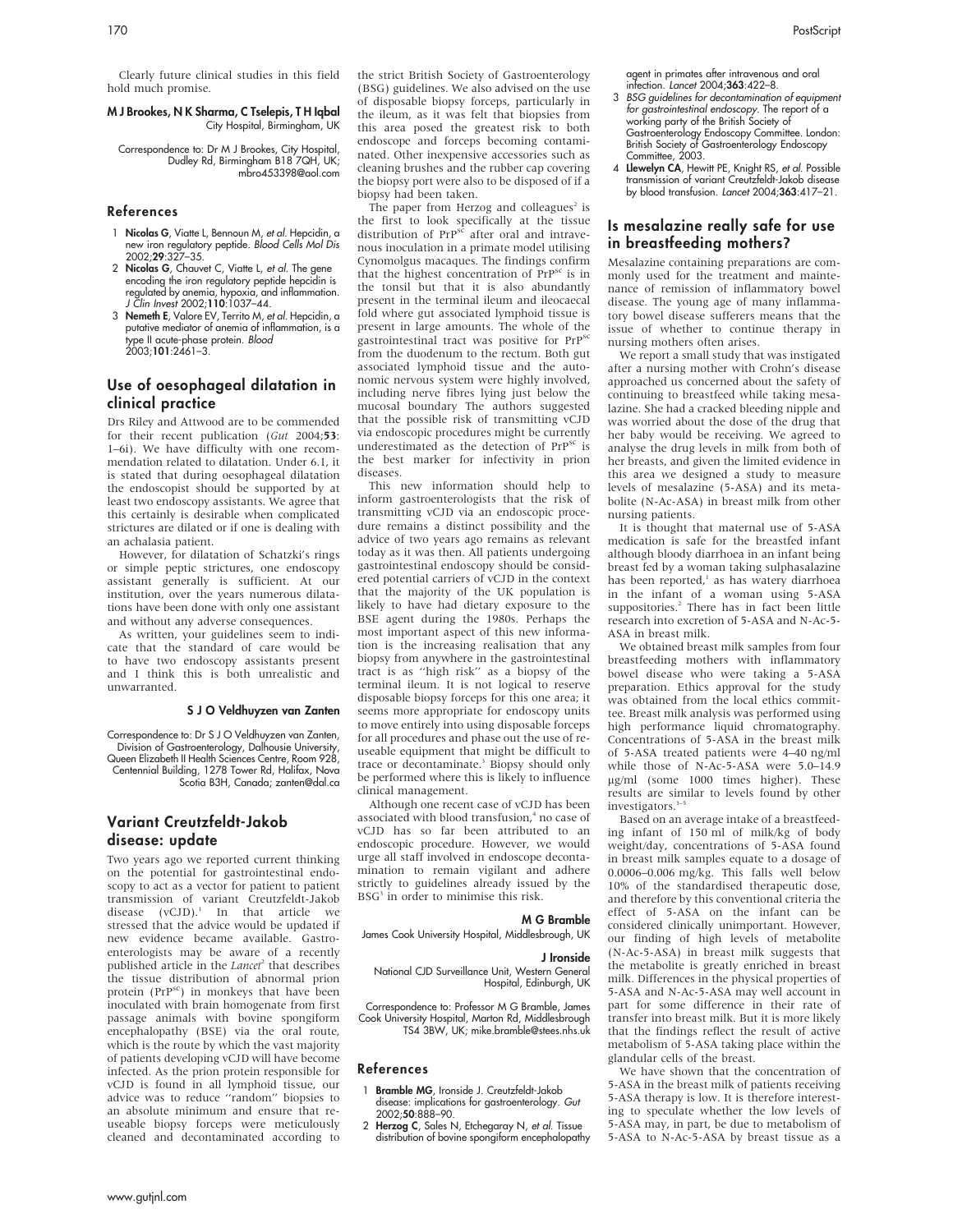mechanism to prevent high levels of active 5-ASA from accumulating in milk. N-Ac-5- ASA is a relatively inactive metabolite and is therefore unlikely to have a toxic effect on the infant, although to our knowledge the effect of N-Ac-5-ASA on infants has not been studied. We therefore cautiously support the view that 5-ASA containing medication is safe for breastfeeding mothers with inflammatory bowel disease. In addition to our specific findings relating to 5-ASA, the discovery of active drug metabolism in the breast has potentially wider implications. Based on our findings we would recommend that future studies looking at breast milk drug levels explore the possible effects of metabolism by breast tissue and the potential toxic effects of any metabolites produced.

D A Silverman, J Ford, I Shaw, C S J Probert University of Bristol Division of Medicine, Bristol Royal Infirmary, Bristol, UK

Correspondence to: Dr C S J Probert, University of Bristol Division of Medicine, Bristol Royal Infirmary, Bristol BS2 8HW, UK; c.s.j.probert@bristol.ac.uk

#### References

- 1 Branski D, Kerem E, Gross-Kieselstein E, et al. Bloody diarrhea—a possible complication of sulphasalazine transferred through human breast milk. J Pediatr Gastroenterol Nutr 1986;5:316–17.
- 2 Nelis G. Diarrhoea due to 5-aminosalicylic acid in breast milk. Lancet 1989;i:383.
- 3 Christensen L, Rasmussen S, Hansen S, et al. Salazosulfapyridine and metabolites in fetal and maternal body fluids with special reference to 5 aminosalicylic acid. Acta Obstet Gynecol Scand 1987;66:433–5.
- 4 Jenss H, Weber P, Hartmann F. 5-Aminosalicylic acid and its metabolite in breast milk during lactation. Am J Gastroenterol 1990;85:331.
- 5 Klotz U, Harings-Kaim A. Negligible excretion of 5-aminosalicylic acid in breast milk. Lancet 1993;342:618–19.

## Duodenal adenoma and cancer in FAP

We congratulate the authors (Gut 2004; 53:381–6) on gathering this large cohort of patients in this important area in familial adenomatous polyposis (FAP) but would like to express some reservations with regards to the study. Our first concern relates to the means of endoscopic assessment. Standard forward viewing endoscopy was used, whereas in clinical practice side viewing endoscopy is recommended as duodenal polyposis in FAP is more severe in the periampullary region<sup>1</sup> and this is likely to be missed with standard endoscopy. This will therefore underestimate both adenoma staging and frequency. This matter is raised in their discussion where they describe side viewing endoscopy as unrealistic. We however feel this is unreasonable in an era where ERCP services are available in most hospitals, at least in the UK.

Furthermore, the need for appropriate endoscopy technique and biopsy protocols has been highlighted in a recent study<sup>2</sup> which revealed understaging of duodenal disease when comparing biopsy specimens and resected specimens, in addition to the finding of invasive cancer in a number of specimens resected for ''severe duodenal adenomatosis'' (that is, Spigelman stage 3 with high grade dysplasia or stage 4). The need to operate before biopsy proven carcinoma is demonstrated by the high mortality rates from metastatic disease in those with duodenal carcinoma. Accurate staging and assessment for endoscopic or surgical intervention is, in our opinion, not possible by standard forward viewing endoscopy.

Our other concern relates to the quoted cancer incidence, which we feel must be biased. The cohort was not followed up from a young age, but rather the age range of the cohort at first endoscopy was 20–81 years. Both the authors' own data and others have shown that there is an increased risk of stage 4 disease and cancer with increasing age. As such, those older patients in this group we would expect to be self selected and to have less severe disease. Those who were destined to develop severe duodenal disease or cancer may well have developed it prior to screening. Of note, the median age of those developing cancer was 52 years (range 26–58).

In addition, those 12 patients undergoing open duodenotomy and polypectomy are likely to be those with most advanced disease and a highest risk of malignant transformation, thus again biasing the likely natural incidence of duodenal carcinoma.

There are also few details with regard to medical intervention which may affect duodenal staging and disease progression. In the discussion, the authors mention that a few patients may have been on periodic sulindac but feel that this would have a negligible impact on their analysis. In the present era of selective COX-2 inhibition,<sup>3</sup> our current clinical practice is to consider celecoxib treatment in those with stage 3 or 4 disease as well as those who have undergone surgical intervention. If this practice were followed using sulindac in the centres involved in this trial, then up to 91 (24%) patients in this cohort could have been exposed to non-steroidal anti-inflammatory drugs.

> A R Latchford, R K S Phillips St Mark's Hospital, London, UK; andylatch@doctors.org.uk

Correspondence to: Dr A R Latchford, The Polyposis Registry, St Mark's Hospital, Northwick Park, Watford Rd, Harrow, Middlesex HA1 3UJ, UK; andylatch@ doctors.org.uk

Conflict of interest: None declared.

#### References

- 1 Spigelman AD, Williams CB, Talbot IC, et al. Upper gastrointestinal cancer in patients with familial adenomatous polyposis. Lancet 1989;2:783–5.
- 2 Bulow S, Bjork J, Christensen IJ, et al. Duodenal adenomatosis in familial adenomatous polyposis. Gut 2004;53:381-6.
- 3 Phillips RK, Wallace MH, Lynch PM, et al. A randomised, double blind, placebo controlled study of celecoxib, a selective cyclooxygenase 2 inhibitor, on duodenal polyposis in familial adenomatous polyposis. Gut 2002;50:857–60.

## Treatment of recurrent gastrointestinal haemorrhage in a patient with von Willebrand's disease with octreotide LAR and propranolol

Von Willebrand' s disease (vWD) is the most common inherited bleeding disorder and is caused by quantitative deficiency or qualitative abnormalities of von Willebrand factor (vWF). Until recently, treatment of bleeding from the gastrointestinal tract in patients with vWD included administration of tranexamic acid or clotting factor products such as fresh frozen plasma, cryoprecipitate, purified vWF concentrates, or preparations that contain vWF and factor VIII. Desmopressin, beta blocking drugs, and hormonal therapy with oestrogen with or without progesterone have also been used. $<sup>1</sup>$ </sup>

We report a patient with vWD who had suffered recurrent and life threatening bleeding from the gastrointestinal tract in whom, despite an extensive investigation, no apparent cause of haemorrhage was identified. He was successfully treated with combined administration of octreotide LAR (long active released) and propranolol. This is the first report on the use of octreotide LAR in a patient with vWD.

A 55 year old man presented to our department because of recurring episodes of melaena, which first appeared five years previously. He had a history of epistaxis during his childhood. During investigation of his bleeding diathesis, he was found to have type I vWD. His niece was also diagnosed with type I vWD whereas his father, brother, and grandmother suffered from bleeding diathesis but no specific investigation had been undertaken. Laboratory investigation was compatible with the diagnosis of vWD, with prolonged bleeding time (15 minutes), moderate prolongation of activated partial thromboplastin time (41 seconds), mild deficiency of factor VIII (42%; normal range 50–150%), complete absence of ristocetin induced platelet aggregation, moderate decrease in vWF (29%; normal range 50–160%), and a moderate decrease in vWF antigen (33%; normal range 50–160%). Platelet count and prothrombin time were within normal limits and the extensive laboratory investigation excluded the presence of concomitant disorders.

Over a period of 17 months, the patient had been admitted 14 times for recurrent episodes of melaena with an overall hospitalisation time of 98 days and consequent sick leave from his job. On two occasions, haemoglobin concentration on admission was 6 g/dl. He required 40 red cell transfusions and 22 000 IU of purified vWF. During this period, upper endoscopy was performed five times, small bowel series radiography twice, and colonoscopy three times; computed tomography of the abdomen, radionuclide scanning with  $99<sup>cm</sup>$ Tc pertechnate labelled autologous red blood cells, angiography of the superior mesenteric artery, and exploratory surgery with intraoperative enteroscopy were also performed, but the source of bleeding could not be localised. He had received intranasal desmopressin for three months with no effect on the frequency of bleeding. He was subsequently treated with octreotide LAR 20 mg (Sandostatin LAR; Novartis, Athens, Greece) intramuscularly once a month, along with propranolol 20 mg orally three times a day. With this therapeutic regimen the bleeding stopped completely, haemoglobin values stabilised at normal levels (13.2 g/dl), and no treatment related side effects were observed. During a follow up period of eight months, bleeding did not recur and the patient has returned to his work. Repeated evaluation of vWD revealed that vWF levels did not rise (28%), ristocetin induced platelet aggregation remained absent, and activated partial thromboplastin time and bleeding time prolongations remained unchanged.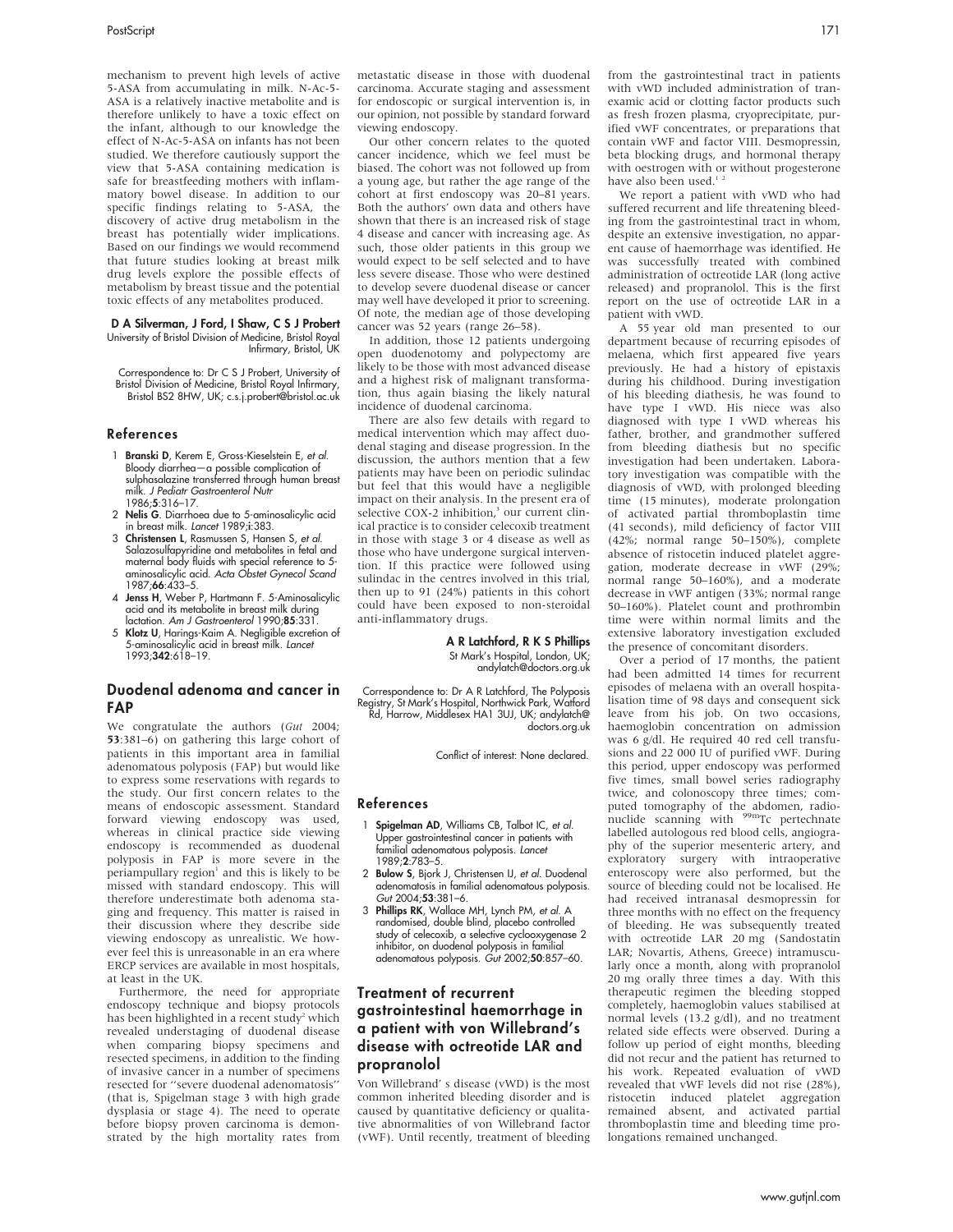Octreotide is mainly used in acromegaly and in gastrointestinal and pancreatic tumours.<sup>34</sup> Nevertheless, it has also been proved to be effective in controlling bleeding from the gastrointestinal tract due to angiodysplasia and variceal bleeding.<sup>3-8</sup> It is postulated that it exerts its actions through a reduction in splanchnic and portal blood flow.3 Octreotide LAR, compared with conventional octreotide, has the advantages that it is administered once monthly, does not require hospitalisation, and has a similar efficacy and safety profile.<sup>9</sup>

Only one report on the effectiveness of octreotide therapy in two patients with vWD was found in the literature.<sup>10</sup> In one of these patients, vWF was increased after administration of octreotide. In our patient, octreotide did not cause any increase in the synthesis or release of vWF. We can therefore assume that the combined administration of octreotide LAR and propranolol was effective in preventing bleeding in our patient through a direct effect on the splanchnic circulation. Undoubtedly, more trials are required to clarify the mechanism of action of octreotide in this setting.

In conclusion, combined administration of octreotide and propranolol appears to be an attractive alternative treatment in patients with vWD and recurrent bleeding from the gastrointestinal tract, particularly when other therapeutic modalities have failed.

#### N Krikis, K Tziomalos, V Perifanis, S Vakalopoulou, A Karagiannis, V Garipidou, F Harsoulis

Second Propedeutic Department of Internal Medicine, Aristotle University of Thessaloniki, Hippocration General Hospital, Thessaloniki, Greece

Correspondence to: Dr K Tziomalos, Second Propedeutic Department of Internal Medicine, Aristotle University of Thessaloniki, 63 Solonos St, Thessaloniki 54248, Greece; ktziomalos@yahoo.com

#### References

- 1 Rizza C. Von Willebrand' s disease. In: Rizza C, Lowe G, eds. Haemophilia and other inherited bleeding disorders. London: WB Saunders Company Ltd, 1997:103–9.
- 2 Mannuci PM. How I treat patients with von Willebrand disease. Blood 2001;97:915–19.
- 3 Lamberts S, van der Lely AJ, de Herder WW, et al. Octreotide. N Engl J Med 1996;25:246–54. 4 Gillis JC, Noble S, Goa KL. Octreotide long-acting
- release (LAR). A review of its pharmacological properties and therapeutic use in the management of acromegaly. Drugs 1997;4:681–99.
- 5 Orsi P, Guatti-Zuliani C, Okolicsanyi L. Longacting octreotide is effective in controlling rebleeding angiodysplasia of the gastrointestinal tract. Dig Liver Dis 2001;33:330–4.
- 6 Andersen MR, Aaseby J. Somatostatin in the treatment of gastrointestinal bleeding caused by angiodysplasia. Scand J Gastroenterol 1996;31:1037–9.
- 7 Rossini FP, Arrigoni A, Pennazio M. Octreotide in the treatment of bleeding due to angiodysplasia of the small intestine. Am J Gastroenterol 1993:9:1424-7.
- 8 Nardone G, Rocco A, Balzano T, et al. The efficacy of octreotide therapy in chronic bleeding due to vascular abnormalities of the gastrointestinal tract. Aliment Pharmacol Ther 1999;11:1429–36.
- 9 Anthony LB. Long-acting formulations somatostatin analogues. Ital J Gastroenterol Hepatol 1999;31:216–18.
- 10 **Bowers M**, McNulty O, Mayne E. Octreotide in the treatment of gastrointestinal bleeding caused by angiodysplasia in two patients with von Willebrand' s disease. Br J Haematol 2000;108:524–52.

## Antiviral treatment initiation costs in chronic hepatitis C

We thank Dr Poynard for his comments highlighting the role of pretreatment evaluation costs prior to antiviral treatment of patients with chronic hepatitis C (Gut  $2003;52:1532$ ). The rate of fibrosis progression varies among individuals with chronic hepatitis C, so liver biopsy can identify those with advanced disease who are at greatest risk for progressing to decompensated cirrhosis when therapeutic options are limited.<sup>1</sup> Other testing, such as genotyping and viral load, can help estimate the likelihood of antiviral response or determine the duration of therapy, and still others are obtained for baseline values to monitor for potential side effects from therapy.

In our cost effectiveness analyses of antiviral treatment strategies for chronic hepatitis  $C<sup>2</sup>$  treatment initiation costs included those related to procedures performed before the beginning of antiviral therapy: pregnancy test, quantitative hepatitis C virus (HCV)- RNA testing, HCV genotyping, thyroid stimulating hormone, thyroxine, and liver biopsy, as well as partial inpatient costs for initiation of antiviral treatment. Previously published cost effectiveness studies have applied different biopsy costs depending on the country and health care system.<sup>1 3-9</sup> The costs in our study are based on the German Hepatitis C Database and reflect the German health care system. However, there are different options for defining these costs. Liver biopsy can be performed as an inpatient or outpatient procedure. The German Uniform Assessment Standard (Einheitlicher Bewertungsma  $\beta$ stab, EMB), which is the fee for service coding system in social health insurance for outpatient care in Germany,<sup>10</sup> assigns a total of 1450–1630 score points to the performance of outpatient liver biopsy. This includes ultrasound guidance (530 points), biopsy (700 points), and histology (220–400 points), and translates to a cost between  $\in$ 49 and  $€55.$  The German Hepatitis C Model Clinical Expert Panel  $(n = 16)$  estimated that inpatient liver biopsy requires an average hospital stay of one day or less. Based on administrative per diem costs, a one day hospital stay in Germany costs  $\in$  234.<sup>11</sup> To bias our analysis against antiviral treatment and to obtain a conservative estimate of the cost effectiveness of antiviral treatment, we applied a full hospital day for all patients undergoing liver biopsy in our base case analysis.

When we performed sensitivity analyses on all cost parameters, we found little variation in the incremental cost effectiveness ratios of antiviral treatment compared with no antiviral treatment. When comparing combination therapy with peginterferon plus weight based ribavirin with a combination of standard interferon plus ribavirin, pretherapeutic costs do not alter the incremental cost effectiveness ratio. Because these costs occur for all antiviral treatment strategies, they cancel each other out when we calculate the incremental cost of antiviral treatment (that is, the difference in treatment costs between antiviral treatment strategies).

This is not however the case when combination therapy with peginterferon plus weight based ribavirin is compared with no antiviral treatment. In response to Dr Poynard's comment, if the cost of liver biopsy were  $\in$ 1000, the discounted incremental cost effectiveness ratio of treatment with pegylated interferon and ribavirin rose from

our base case of  $\text{\textsterling}3820$  to  $\text{\textsterling}4070$  per quality adjusted life year (QALY) gained. If we assumed that non-invasive measurement of biochemical markers of liver fibrosis reduced the test related mortality by 3/10 000 and had the same accuracy as liver biopsy but at a cost of  $\in$ 90, the discounted incremental cost effectiveness ratio of treatment with pegylated interferon and ribavirin fell to €3760 per QALY gained. Varying biopsy related mortality from 0 to 5 per 10 000 did not affect the incremental cost effectiveness ratios when rounded to two significant figures<sup>12</sup> but clearly has an impact on an individual basis for those affected. To bias our results against no antiviral treatment, our analysis did not consider periodic repeat liver biopsy, in which case disease related costs and morbidity and mortality from liver biopsy would be higher.<sup>13</sup> In such an analysis, the use of non-invasive biochemical markers would have a greater effect on hepatitis C related morbidity, mortality, and costs.

These additional analyses suggest that even for countries with substantially higher initial pretherapeutic costs than exist in Germany, the expected long term clinical benefits and cost savings from antiviral treatment induced prevention of future advanced liver disease outweighs the initial pretherapeutic and antiviral treatment costs in patients with chronic hepatitis C. If inexpensive and accurate fibrosis markers replaced liver biopsy, the cost effectiveness of antiviral treatment would improve even further.

#### U Siebert, J Wasem, S Rossol, G Sroczynski, P Aidelsburger, U Ravens-Sieberer, B M Kurth, M P Manns, J G McHutchison, J B Wong Harvard School of Public Health, Boston, Massachusetts, USA

Correspondence to: Dr U Siebert, Harvard School of Public Health, 718 Huntington Ave, Boston, Massachusetts 02115, USA; usiebert@hsph.harvard.edu

#### References

- 1 Wong JB, Bennett WG, Koff RS, et al. Pretreatment evaluation of chronic hepatitis C: Risks, benefits and costs. JAMA 1998;280:2088–93.
- 2 Siebert U, Sroczynski G, Rossol S, et al, German Hepatitis C Model (GEHMO) Group, International Hepatitis Interventional Therapy (IHIT) Group. Cost effectiveness of peginterferon alpha-2b plus ribavirin versus interferon alpha-2b plus ribavirin for initial treatment of chronic hepatitis C. Gut 2003;52:425–32.
- 3 Younossi Z, Singer M, McHutchison J, et al. Cost effectiveness of interferon alpha2b combined with ribavirin for the treatment of chronic hepatitis C. Hepatology 1999;30:1318–24.
- 4 Wong JB, Poynard T, Ling MH, et al. Costeffectiveness of 24 or 48 weeks of interferon alpha-2b alone or with ribavirin as initial treatment of chronic hepatitis C. International Hepatitis Interventional Therapy Group. Am J Gastroenterol 2000;95:1524–30.
- 5 Shepherd J, Waugh N, Hewitson P. Combination therapy (interferon alfa and ribavirin) in the treatment of chronic hepatitis C: a rapid and<br>systematic review. *Health Technol Assess*  $2000:4:1-67$
- Buti M, Casado MA, Fosbrook L, et al. Costeffectiveness of combination therapy for naive<br>patients with chronic hepatitis C. *J Hepatol*  $2000:33:651-8$ .
- 7 Stein K, Rosenberg W, Wong J. Cost effectiveness of combination therapy for hepatitis C: a decision analytic model. Gut 2002;50:253–8.
- 8 Sennfält K, Reichard O, Hultkrantz R, et al. Costeffectiveness of interferon alfa-2b with and without ribavirin as therapy for chronic hepatitis C